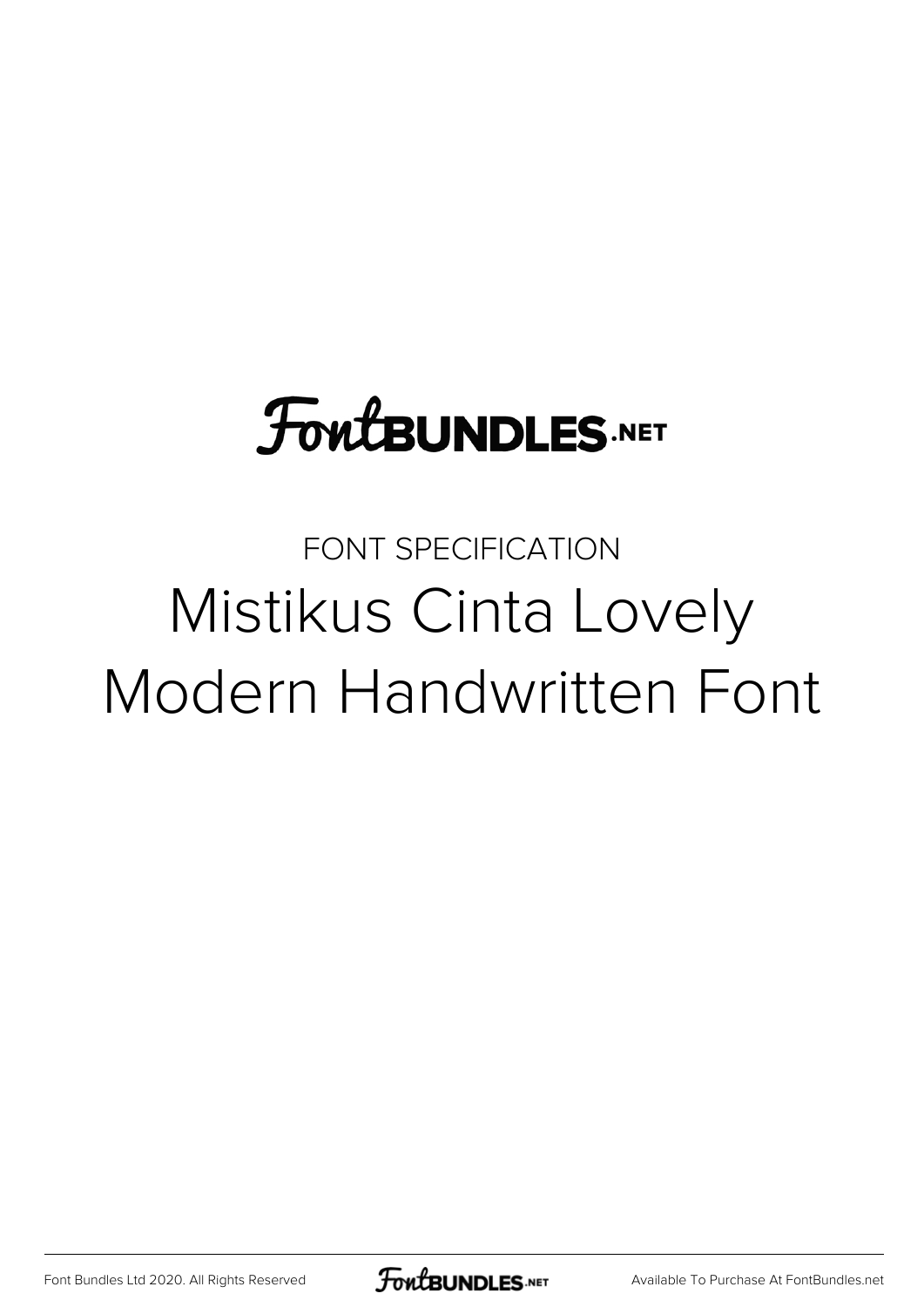### Mistikus Cinta - Regular

**Uppercase Characters** 

## $A\mathcal{B}C\mathcal{C}B8T\mathcal{G}HTJKL\mathcal{W}UQ\mathcal{P}Q\mathcal{R}STU\mathcal{U}$  $V \rightarrow \mathcal{L}$

Lowercase Characters

$$
a\mathbf{v}\mathbf{c}\mathbf{d}\mathbf{e}\mathbf{k}\mathbf{y}\mathbf{v}\mathbf{i}\mathbf{j}\mathbf{k}\mathbf{l}\mathbf{w}\mathbf{v}\mathbf{e}\mathbf{p}\mathbf{q}\mathbf{v}\mathbf{s}\mathbf{t}\mathbf{w}\mathbf{v}\mathbf{w}\mathbf{x}\mathbf{y}\mathbf{z}
$$

**Numbers** 

### 0123456789

Punctuation and Symbols



All Other Glyphs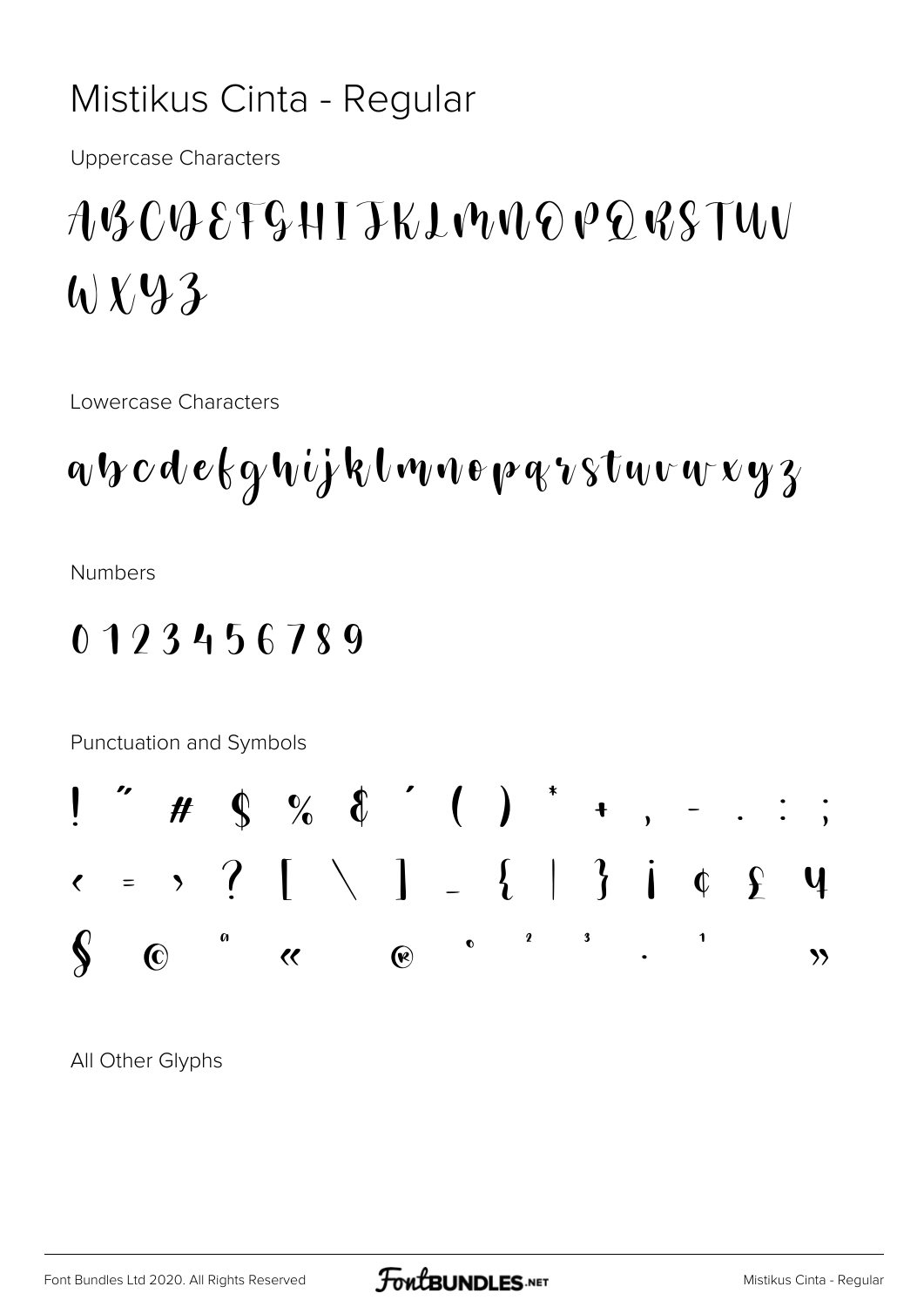